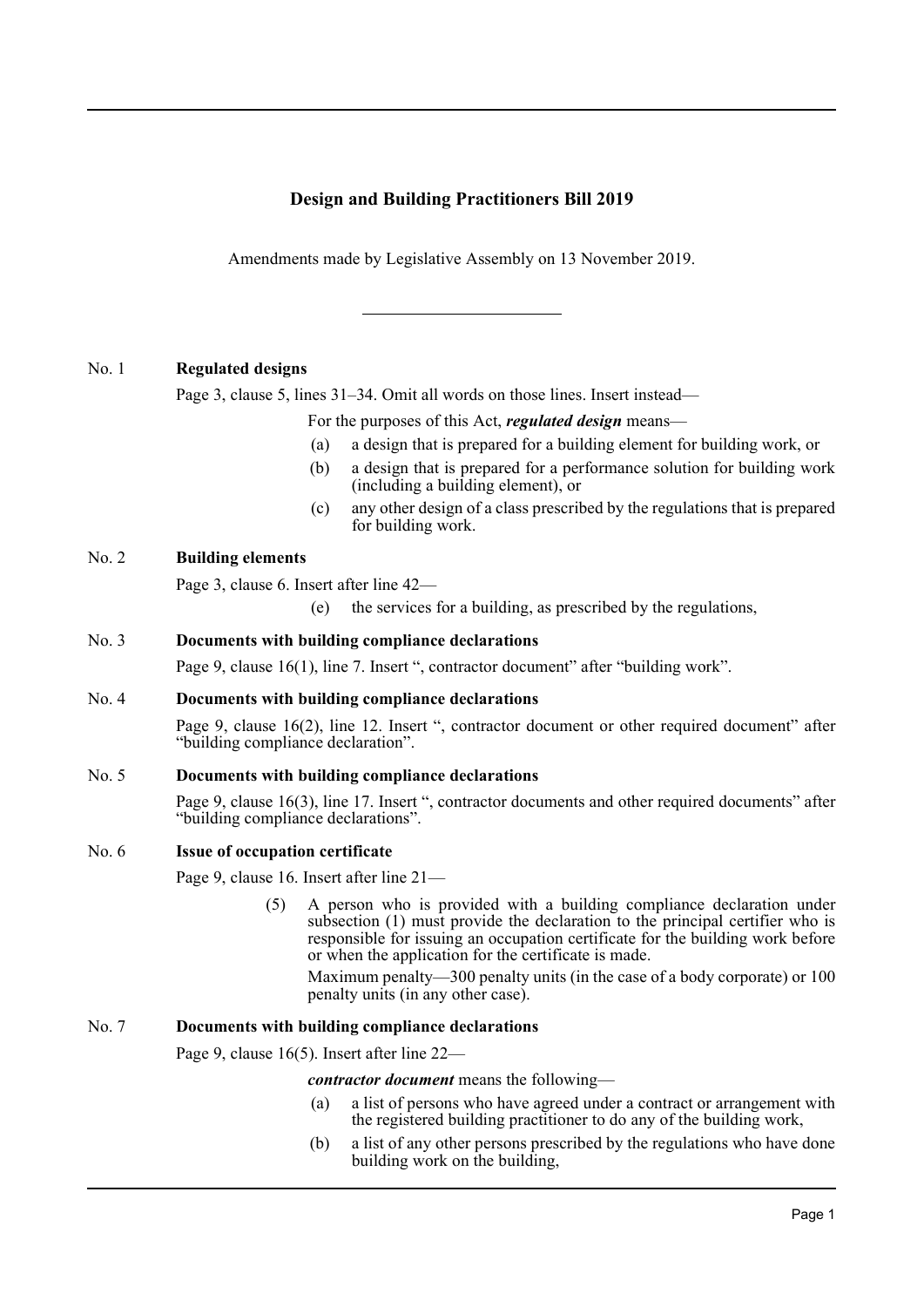- (c) a list of the work done by each of the persons referred to in paragraphs (a) and (b) in relation to the building work,
- (d) copies of final designs used for the building work that are not regulated designs and are designs of a class prescribed by the regulations for the purposes of this paragraph,
- (e) other documents prescribed by the regulations.

#### No. 8 **Issue of occupation certificate**

Page 13. Insert after line 10—

#### **26 Principal certifier must consider compliance certificates**

- (1) A principal certifier who is responsible for issuing an occupation certificate for building work must not determine an application for an occupation certificate unless the principal certifier is satisfied that all compliance declarations required for the building work have been lodged in accordance with this Act.
- (2) A principal certifier who is responsible for issuing an occupation certificate for building work must consider any instances of non-compliance specified in the compliance declarations provided to the certifier relating to the building work when deciding whether to issue the certificate.
- (3) Nothing in this section prevents a regulation from being made under section 25 that prohibits the issue of occupation certificates unless compliance declarations are provided.

### No. 9 **Duty of care**

Page 15, clause 29(1), line 6. Omit all words on that line. Insert instead—

#### *building* means—

- (a) a class 1a, 1b, 2, 3, 10a, 10b or 10c building or a building containing parts classified as class 1a, 1b, 2, 3, 10a, 10b or 10c, or
- (b) a building of another class or type prescribed by the regulations.

### No. 10 **Duty of care**

Page 15, clause 29(1), lines 7 and 8. Omit all words on those lines. Insert instead—

*building product* has the same meaning as in the *Building Products (Safety) Act 2017*.

*construction work* means any of the following—

- (a) building work,
- (b) the preparation of regulated designs and other designs for building work,
- (c) the manufacture or supply of a building product used for building work.

### No. 11 **Duty of care**

Page 15, clause 29(1). Insert after line 26—

(4) In this Part, a reference to a person who carries out construction work includes a reference to a person who manufactures, or is a supplier (within the meaning of the *Building Products (Safety) Act 2017*) of, a building product used for building work.

## No. 12 **Transitional arrangements**

Page 41, Schedule 1, clause 3, lines 28–30. Omit all words on those lines. Insert instead—